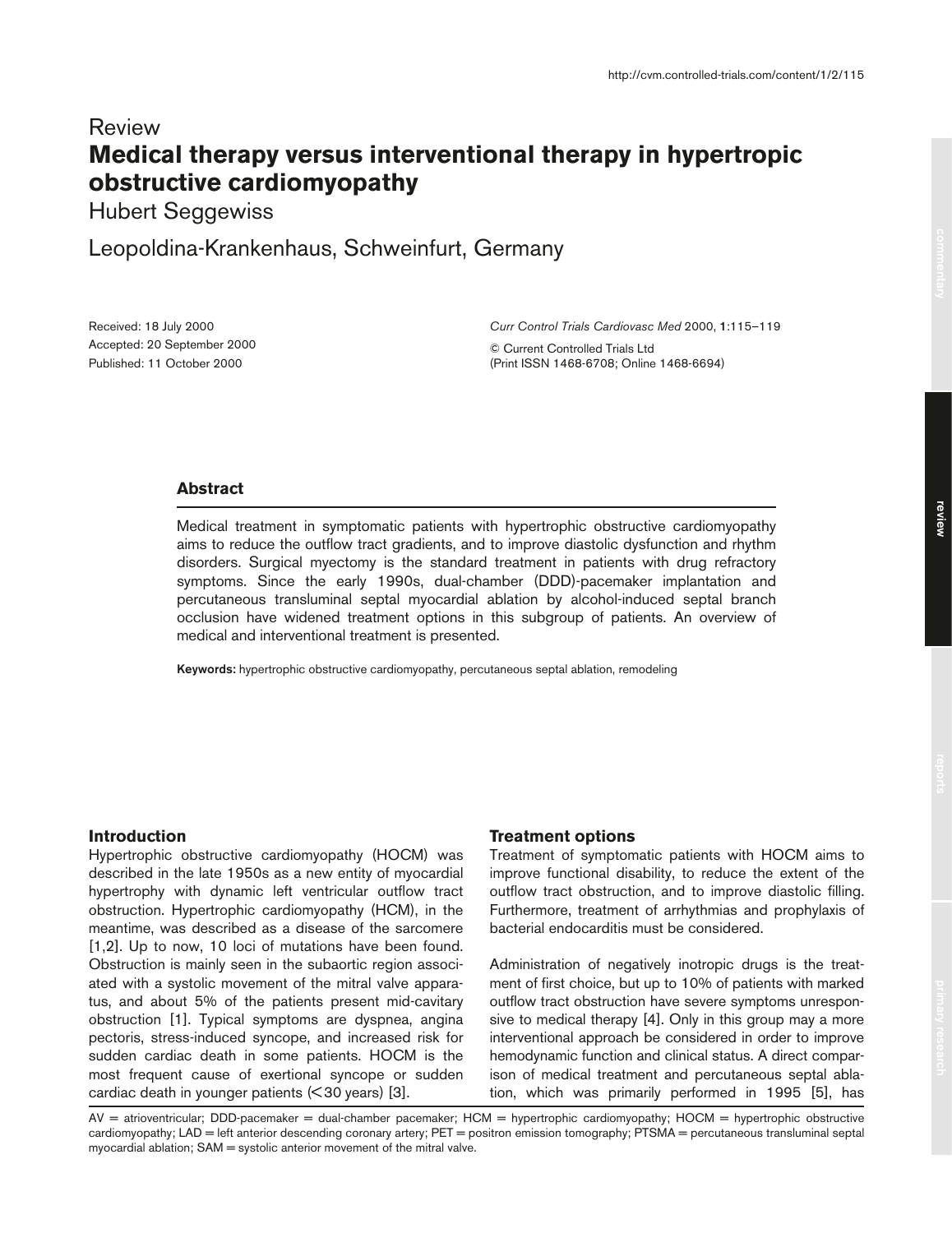therefore not been performed up to now. The reported number of drug-refractory patients may be influenced by referral bias. Where patients are referred for interventional treatment in our own group, about two-thirds require active treatment either by alcohol ablation or surgical myectomy, whereas modification of medical treatment results in symptomatic improvement in one-third of the patients.

#### **Medical treatment**

Negatively inotropic drugs (beta-blockers, calcium antagonists of verapamil type, disopyramid, and cibenzoline) are used to decrease outflow tract obstruction [6–14].

Outflow tract gradient reduction > 50% at rest and provocation has been described by administration of verapamil [6–8]. This drug is the predominantly medical therapy of first choice in Germany, whereas Anglo-American colleagues are more restrictive due to the potential vasodilating effect of calcium anatagonists that may lead to an increase of the outflow tract gradient. Pulmonary edema and sudden death have been described [8]. Therefore, verapamil should only be used with short-term echoardiographic monitoring of outflow tract gradient. Verapamil has been proved to improve left ventricular filling properties in patients with predominant diastolic dysfunction [7]. Personal observations with induction of high-grade atrioventricular (AV) blocks after verapamil treatment underline the importance of rhythmogenic monitoring.

Administration of beta-blockers reduces left ventricular outflow tract obstruction [9–11], and they have a special effect in patients with latent obstruction (eg low resting and high provocable gradients). Beta-blockers should especially be the drug of first choice in patients with additional coronary artery disease.

Anglo-American authors prefer disopyramid, a class 1A anti-arrhythmic drug, in doses up to 800 mg/day [1,12, 13]. Anticholinergic side effects especially limit the use of hemodynamically effective doses. Another limitation is the decrease of hemodynamic benefit by time. German colleagues are restrictive in administration of disopyramid due to the reported pro-arrhythmogenic side effect of class I anti-arrhythmic drugs in patients with coronary artery disease. Limited experiences exist with the use of another class I anti-arrhythmic drug, cibenzoline, a further restriction of which is limited availability [14].

In symptomatic patients with hypertrophic cardiomyopathy without outflow tract gradient at rest and provocation afterload, reduction with angiotensin-converting enzyme inhibitors may improve clinical symptoms. But echocardiographic monitoring is required to exclude development of obstruction at long-term afterload reduction.

Patients with hypertrophic cardiomyopathy and atrial fibrillation generally require anticoagulation for preventing embolic events. Cardioversion and preservation of sinus rhythm after successful cardioversion is predominantly performed with administration of amiodarone, the positive effects of which in patients with ventricular tachycardia are well described [15]. An actual observational study discussed the possible positive effect of implantation of a defibrillator in this subgroup [16].

HOCM carries increased risk of endocarditis and requires standard prophylaxis according to the guidelines of cardiac societies. Although > 50% of patients with the non-obstructive form of HCM have morphologic changes of the mitral valve apparatus [17], this group of patients seems to carry no increased risk of endocarditis during long-term observational studies so prophylaxis seems not to be required in this condition [18].

# **Percutaneous transluminal septal myocardial ablation**

An important number of patients with HOCM suffer from clinical symptoms like dyspnea, angina, and exerciseinduced syncope despite intensive anti-obstructive medical treatment. Furthermore, long-lasting disease increases the risk of atrial fibrillation, with its negative impact on clinical symptoms and potential embolic events. Outflow tract gradient reduction should be achieved in this group of patients via a more active treatment.

Because of the favorable hemodynamic and clinical results of surgical myectomy [19–22], with its increased surgical risk, a percutaneous approach of reduction of hypertrophied septal muscle bulge by induction of a localized septal infarction was considered in the late 1980s. An alcohol-induced septal branch ablation procedure had already been described at that time as a therapy of ventricular tachycardia [23]. Sigwart was the first to report successful non-surgical myocardial reduction after occlusion of the septal branch using 96% alcohol in three patients [5].

Several modifications of the ablation technique aim to improve the identification of the target septal branch with optimization of the hemodynamic effect and reduction of complications [24–26]. Alcohol ablation is performed by injection of 2–4 ml absolute alcohol in the target septal branch. Identification of the septal branch by myocardial contrast echocardiography turned out to be the standard technique. One to two milliliters of echo contrast medium (Levovist®, Schering, Berlin, Germany) were administered prior to alcohol injection through the central lumen of the balloon catheter under color Doppler echocardiographic monitoring. Injection into the optimal septal branch leads to complete coverage of the echo contrast marked septal area, on the one hand, and of the color Doppler estimated area of maximal flow acceleration as well as the area of systolic anterior movement of the mitral valve (SAM) septal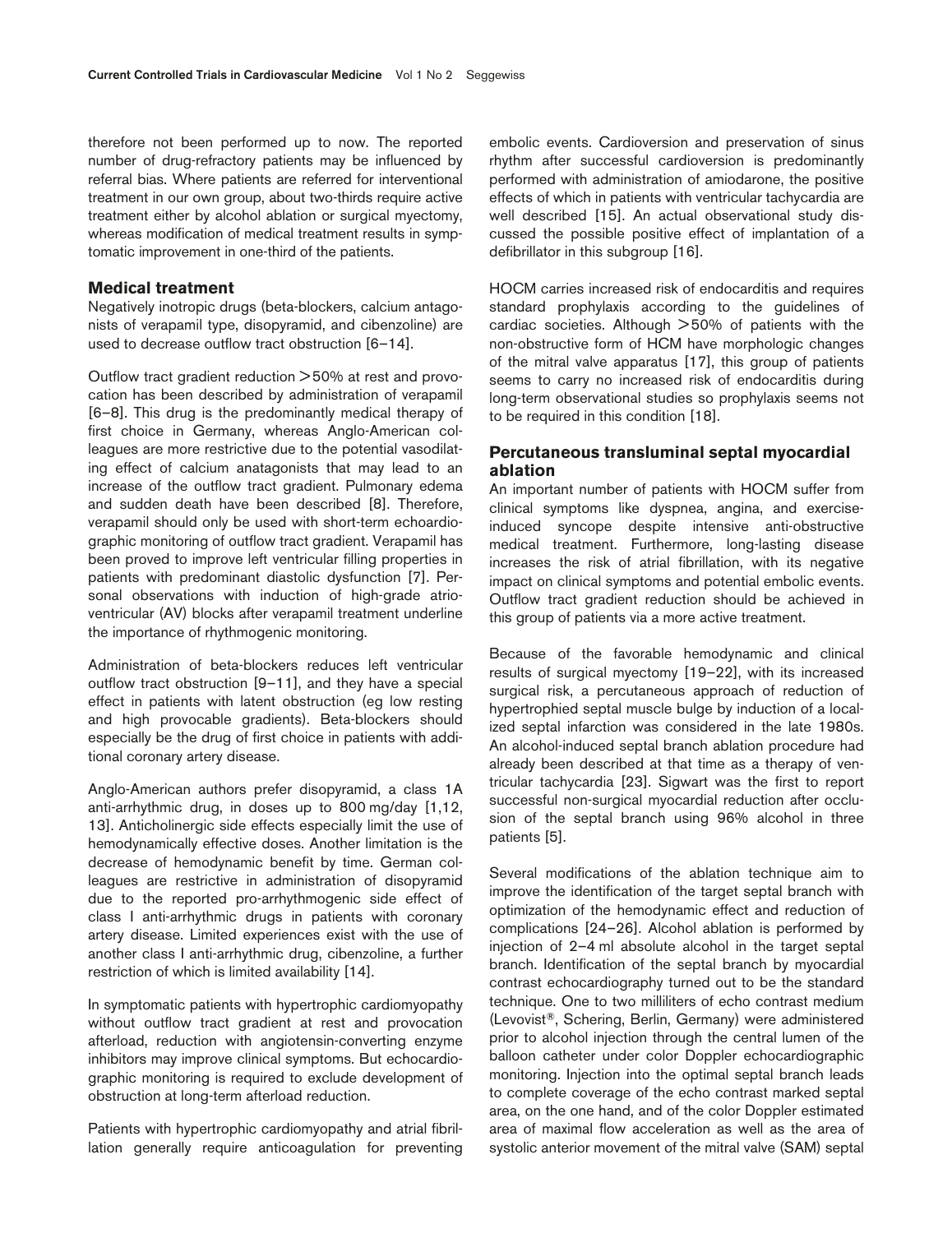contact on the other, without opacification of any other cardiac structure. The amount of injected alcohol depends on the acute hemodynamic effect and the echocardiographically estimated size of the contrasted septal area. Furthermore, the reflux of contrast medium (and thus of alcohol) into the left anterior descending coronary artery (LAD) should be excluded. This is of vital importance to avoid LAD damage and thus an infarction of the anterior wall. From the interventional standpoint, a slightly over-

Accepted indications for percutaneous transluminal septal myocardial ablation (PTSMA) are symptomatic patients classified as greater than New York Heart Association class III/Canadian Cardiovascular Society III despite drug therapy, or with important side effects of medication. Patients with less severe symptoms were only treated if they had high outflow tract gradients  $(≥50$  mmHg at rest, or ≥30 mmHg at rest and 100 mmHg under stress) and documented high-risk factors for sudden cardiac death [3,6] or objective reduction of exercise capacity. It should be taken into consideration, however, that up to now only few data suggest that gradients have an impact on the risk for sudden death [27]. Patients with previous but hemodynamically unsuccessful surgical myectomy or DDD-pacemaker implantation can also be treated. Patients with concomitant cardiac diseases indicating surgery, for example extensive coronary artery disease, valvular disease, and morphologic changes of the mitral valve as well as papillary muscle responsible for gradient formation or mitral regurgitation, should not be treated interventionally. Furthermore, hypertrophic cardiomyopathy without resting, as well as provocable outflow tract gradient, is a clear contraindication for PTSMA. Alcohol should not be injected in the presence of echocardiographically failed identification of a target septal branch, opacification of any cardiac structure other than the target septal area by echo contrast media, and unstable balloon position with risk of alcohol reflux during injection.

sized balloon should be used and kept inflated 10 min

after the last alcohol injection.

Outflow tract gradient reduction can be acutely achieved in about 90% of the patients. Because of post-ablation remodeling and further shrinkage of the ablated area, it is not necessary to abolish the gradient. Further gradient reduction can be observed in > 50% of the treated patients. The outflow tract gradient reduction lasts at least 1 year. The prerequisite for this remodeling is optimization of the alcohol depot in size and location, which results in smaller infarct size, probably with reduced risk of late left ventricular dilatation, and reduced complication rates. The author's experiences have shown that this optimization can be achieved using an echo contrast guided approach that reduced the need for pacemaker implantation due to postinterventional trifascicular block from 17 to 5% [28]. The in-hospital mortality of 1.1% in our group is comparable

#### **Figure 1**



Left ventricular outflow tract (LVOT) gradients before (Pre), after (Post), and 3 and 12 months (Mo.) following percutaneous septal ablation in symptomatic patients with hypertrophic cardiomyopathy.

with surgical results. Mortality rates up to 3.5% have, however, been reported [29]. As in myectomy, elderly patients and patients with functional class IV showed increased risk of postinterventional complication [30,31]. This finding should result in an improved and prolonged postinterventional monitoring in this group of patients. Further reported complications such as dissections of the LAD or necrosis of other than the septal area underline the importance of an experienced interventionalist and echocardiographer who is able to interpret the on-line echo contrast studies.

Clinical and hemodynamic follow-up studies for up to 4 years have shown no increased risk of sudden death or rhythmogenic complications [32,33]. Furthermore, septal perforation has not been reported during follow-up. The most important finding is the ongoing symptomatic improvement of the treated patients, which is proved by objective measurements during exercise tests [34]. Measurements of diastolic function have shown improvement of this second hemodynamic consequence of the disease [25]. The most important finding from the hemodynamic standpoint is the continuing and increasing reduction of the left ventricular outflow tract gradients (Figure 1) [35]. This reduction should be viewed as an expression of postinterventional remodeling following an induced septal infarction, analogous to the remodeling following acute myocardial infarction. These findings also underline our strategy to induce septal necrosis by alcohol ablation that, while sufficiently large, should be as small as possible.

Remodeling after PTSMA also results in reduction of both the ventricular septal thickness and the left ventricular posterior wall thickness [25,35]. Similar findings have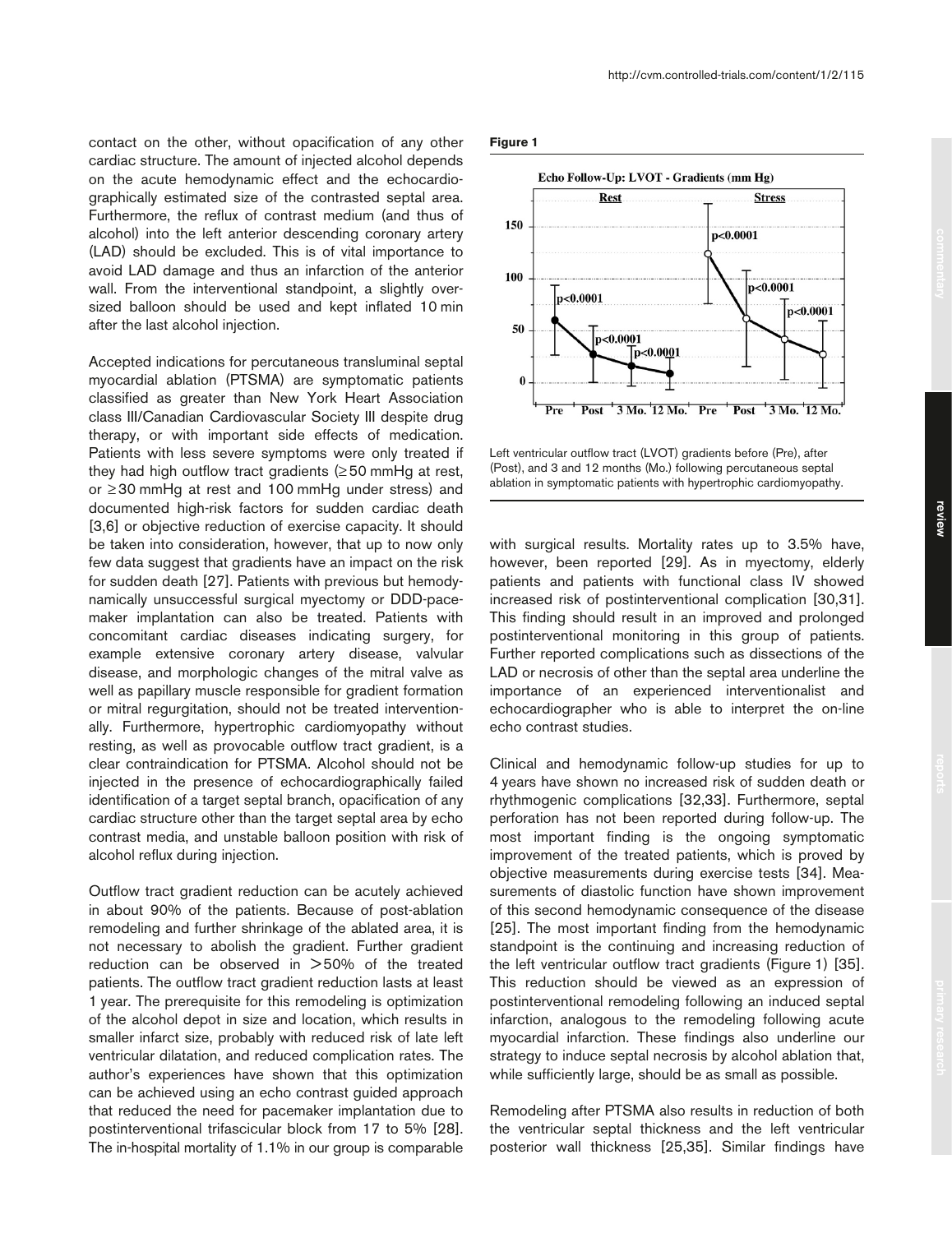been reported after surgical myectomy [36]. Furthermore, some groups report reduction of both left ventricular end diastolic pressure and mean pulmonary arterial pressure [25,35]. The author's studies found a decrease of left atrial diameter [35] and maximal coronary blood flow estimated by positron-emission tomography (PET) investigations. Furthermore, most of the patients with abnormal blood pressure response at baseline showed normalization at 3 months.

Only individual patients with HCM and mid-ventricular obstruction have been treated up to now. Especially, echocardiographic monitoring of PTSMA gives the opportunity to treat patients with this unfavorable anatomy for surgical myectomy. Differential indication for surgical and non-surgical myectomy should be worked out in the future by cooperation of all specialists involved in the field of HOCM.

In summary, PTSMA is a promising treatment option in symptomatic patients refractory to medical treatment. Medical and interventional treatment are therefore complementary and not competing treatment options in patients with hypertrophic cardiomyopathy and obstruction. Possible complications and unknown long-term effects of PTSMA mandate careful patient selection. Furthermore, intraprocedural echocardiographic monitoring with optimization of the ablated septal area, reduction of peri-interventional complications, and improvement of acute as well as mid-term hemodynamic results is necessary for achieving optimal interventional results. Finally, restriction of PTSMA to few centers with large interventional experience and knowledge of this relatively rare disease is of outstanding importance.

#### **References**

- 1. Wigle ED, Rakowski H, Kimball BP, Williams WG: **Hypertrophic cardiomyopathy: clinical spectrum and treatment**. *Circulation* 1995, **92**:1680–1692.
- 2. Spirito P, Seidman CE, McKenna WJ, Maron BJ: **The management of hypertrophic cardiomyopathy**. *N Engl J Med* 1997, **336**:775–785.
- 3. Liberthson RR: **Sudden death from cardiac causes in children and young adults**. *N Engl J Med* 1996, **334**:1039–1044.
- 4. Maron BJ: **Appraisal of dual-chamber pacing therapy in hypertrophic cardiomyopathy: too soon for a rush to judgment?** *J Am Coll Cardiol* 1996, **27**:431–432.
- 5. Sigwart U: **Non-surgical myocardial reduction of hypertrophic obstructive cardiomyopathy**. *Lancet* 1995, **346**:211–214.
- 6. Kaltenbach M, Hopf R, Kober G, Bussmann WD, Keller M, Petersen Y: **Treatment of hypertrophic obstructive cardiomyopathy with verapamil**. *Br Heart J* 1979, **42**:35–42.
- 7. Seiler C, Hess OM, Schoenbeck M, Turina J, Jenni R, Turina M, Krayenbuehl H-P: **Long-term follow-up of medical vs surgical therapy for hypertrophic cardiomyopathy: a retrospective study**. *J Am Coll Cardiol* 1991, **17**:634–642.
- 8. Epstein SE, Rosing DR: **Verapamil: its potential for causing serious complication in patients with hypertrophic cardiomyopathy**. *Circulation* 1981, **64**:437–441.
- Harrison DC, Braunwald E, Glick G, Mason DT, Chidsey CA, Ross J Jr: **Effects of beta adrenergic blockade on the circulation with particular reference to patients with hypertrophic subaortic stenosis**. *Circulation* 1964, **29**:84–98.
- 10. Flamm MD, Harrison DC, Hancock EW: **Muscular subaortic stenosis: prevention of outflow obstruction with propanolol**. *Circulation* 1968, **38**:846–858.
- 11. Tendera M, Wycisk A, Schneeweis A, Polonski L, Wodniecki J: **Effects of sotalol on arrhythmias and exercise tolerance in patients with hypertrophic cardiomyopathy**. *Cardiology* 1993, **82**: 335–342.
- 12. Pollick C: **Muscular subaortic stenosis: hemodynamic and clinical improvement after disopyramide**. *N Engl J Med* 1982, **307**:997–999.
- 13. Kimball BP, Bui S, Wigle ED: **Acute dose–response effects of intravenous disopyramide in hypertrophic obstructive cardiomyopathy**. *Am Heart J* 1993, **125**:1691–1697.
- 14. Hamada M, Shigematsu Y, Ikeda S, Hara Y, Okayama H, Kodama K, Ochi T, Hiwada K: **Class Ia antiarrhythmic drug cibenzoline: a new approach to the medical treatment of hypertrophic obstructive cardiomyopathy**. *Circulation* 1997, **96**:1520–1524.
- 15. McKenna WJ, Oakley CM, Krikler DM, Goodwin JF: **Improved survival with amiodarone in patients with hypertrophic cardiomyopathy and ventricular tachycardia**. *Br Heart J* 1985, **53**:412–416.
- 16. **Efficacy of implantable cardioverter-defibrillators for the prevention of sudden death in patients with hypertrophic cardiomyopathy**. *N Engl J Med* 2000, **342**:365–373.
- 17. Klues HG, Maron BJ, Dollar AL, Roberts WC: **Diversity of structural mitral valve alterations in hypertrophic cardiomyopathy**. *Circulation* 1992, **85**:1651–1660.
- 18. Spirito P, Rapezzi C, Bellone P, Betocchi S, Autore C, Conte M, Bezante G, Bruzzi P: **Infective endocarditis in hypertrophic cardiomyopathy: prevalence, incidence, and indications for antibiotic prophylaxis.** *Circulation* 1999, **99**:2132–2137.
- 19. Schulte HD, Gramsch-Zabel H, Schwartzkopff B: **Hypertrophe obstruktive kardiomyopathie: chirurgische behandlung**. *Schweiz Med Wschr* 1995, **125**:1940–1949.
- 20. Robbins RC, Stinson EB, Daily PO: **Long-term results of left ventricular myotomy and myectomy for obstructive hypertrophic cardiomyopathy**. *J Thorac Cardiovasc Surg* 1996, **111**:586–594.
- 21. Heric B, Lytle BW, Miller DP, Rosenkranz ER, Lever HM, Cosgrove DM: **Surgical management of hypertrophic obstructive cardiomyopathy: early and late results**. *J Thorac Cardiovasc Surg* 1995, **110**:195–208.
- 22. Schoendube FA, Klues HG, Reith S, Flachskampf FA, Hanrath P, Messmer BJ: **Long-term clinical and echocardiographic follow-up after surgical correction of hypertrophic obstructive cardiomyopathy with extended myectomy and recnstruction of the subvalvular mitral apparatus**. *Circulation* 1995, **92 (suppl II)**:122–127.
- 23. Brugada P, de Swart H, Smeets JLRM, Wellens HJ: **Transcoronary chemical ablation of ventricular tachycardia**. *Circulation* 1989, **79**: 475–482.
- 24. Seggewiss H, Gleichmann U, Faber L, Fassbender D, Schmidt HK, Strick S: **Percutaneous transluminal septal myocardardial ablation (PTSMA) in hypertrophic obstructive cardiomyopathy: acute results and 3-month follow-up in 25 patients**. *J Am Coll Cardiol* 1998, **31**:252–258.
- 25. Faber L, Seggewiss H, Gleichmann U: **Percutaneous transluminal septal myocardial ablation in hypertrophic obstructive cardiomyopathy: acute and 3-months follow-up results with respect to myocardial contrast echocardiography**. *Circulation* 1998, **98**:2415–2421.
- 26. Faber L, Seggewiss H, Ziemssen P, Gleichmann U: **Intraprocedural myocardial contrast echocardiography as a routine procedure in percutaneous transluminal septal myocardial ablation: detection of threatening myocardial necrosis distant from the septal target area**. *Catheter Cardiovasc Interv* 1999, **47**:462–466.
- 27. Maron BJ, Casey SA, Poliac LC, Gohman TE, Almquist AK, Aeppli DM: **Clinical course of hypertrophic cardiomyopathy in a regional United States cohort**. *JAMA* 1999, **281**:650–655.
- 28. Seggewiss H, Faber L, Meissner A, Meyners W, Krater L, Ziemssen P: **Improvement of acute results after percutaneous transluminal septal myocardial ablation in hypertrophic obstructive cardiomyopathy during mid-term follow-up [abstract]**. *J Am Coll Cardiol* 2000, **35**:188A.
- 29. Gietzen F, Kuhn H, Leuner CH, Raute-Kreinsen U: **Acute and longterm results after transcoronary ablation of septum hypertrophy in hypertrophic obstructive cardiomyopathy [abstract]**. *Eur Heart J* 1997, **18 (suppl)**:468.
- 30. Seggewiss H, Faber L, Ziemssen P, Meyners W. **Non-surgical septal ablation (PTSMA) in patients with NYHA class IV and hypertrophic obstructive cardiomyopathy (HOCM).** *Circulation* 1999, **100(suppl I)**: 515.